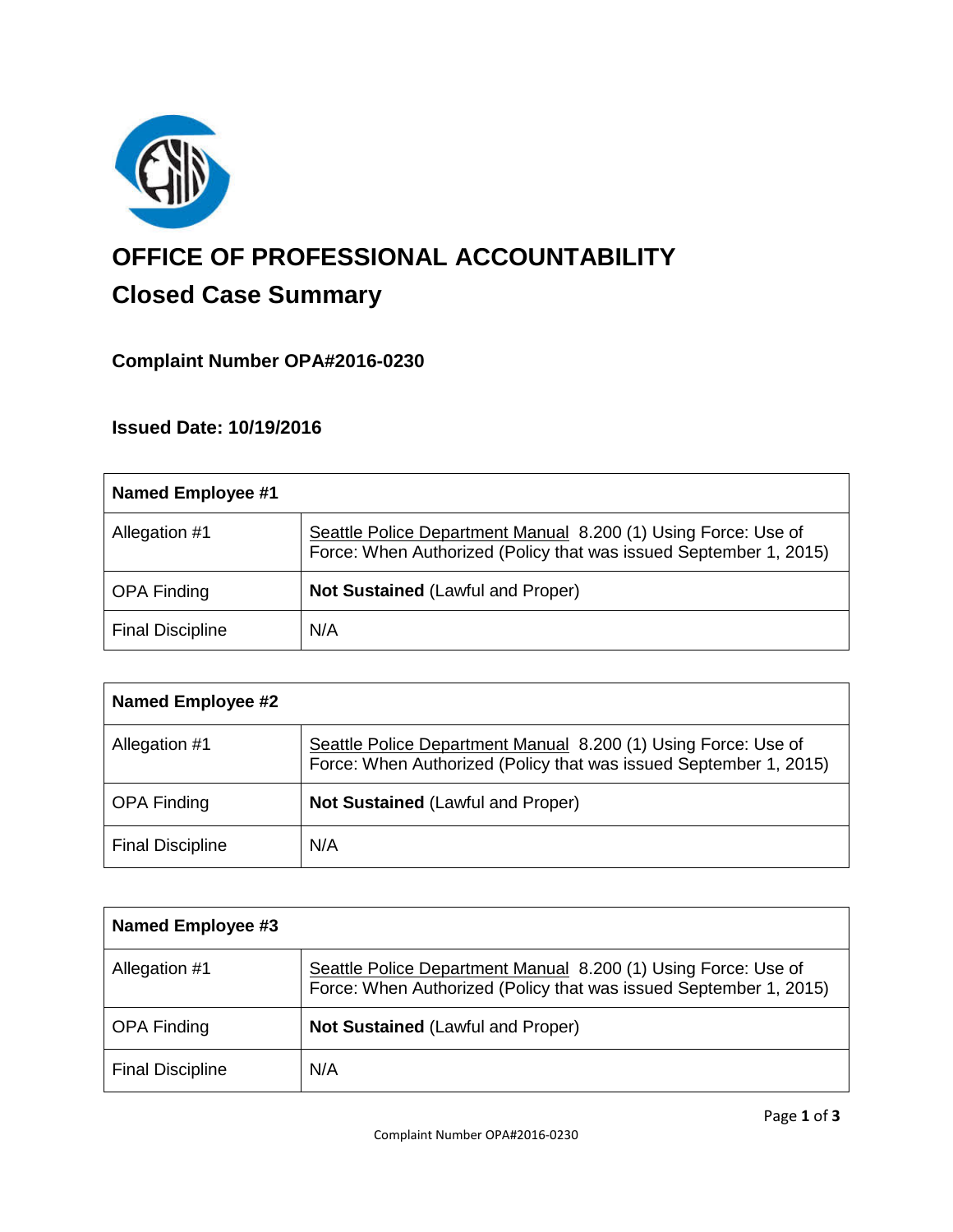| <b>Named Employee #4</b> |                                                                                                                                     |
|--------------------------|-------------------------------------------------------------------------------------------------------------------------------------|
| Allegation #1            | Seattle Police Department Manual 8.200 (1) Using Force: Use of<br>Force: When Authorized (Policy that was issued September 1, 2015) |
| <b>OPA Finding</b>       | <b>Not Sustained (Lawful and Proper)</b>                                                                                            |
| <b>Final Discipline</b>  | N/A                                                                                                                                 |

#### **INCIDENT SYNOPSIS**

The Named Employees responded to a 911 call about a stolen laptop.

#### **COMPLAINT**

The complainant alleged the Named Employees used excessive force while arresting him.

## **INVESTIGATION**

The OPA investigation included the following actions:

- 1. Review of the complaint
- 2. Interview of the complainant
- 3. Review of the complaint memo
- 4. Review of In-Car Videos (ICV)
- 5. Search for and review of all relevant records and other evidence
- 6. Interviews of SPD employees

#### **ANALYSIS AND CONCLUSION**

The complainant alleged that Named Employee #1, #2, #3, and #4 slammed his face onto the hood of a police car and that this force was excessive and not proportional. The preponderance of the evidence from this investigation showed that the force used by Named Employee #1, #2, #3, and #4 was not excessive, was proportional and did not involve slamming the complainant's face onto the hood of a police car.